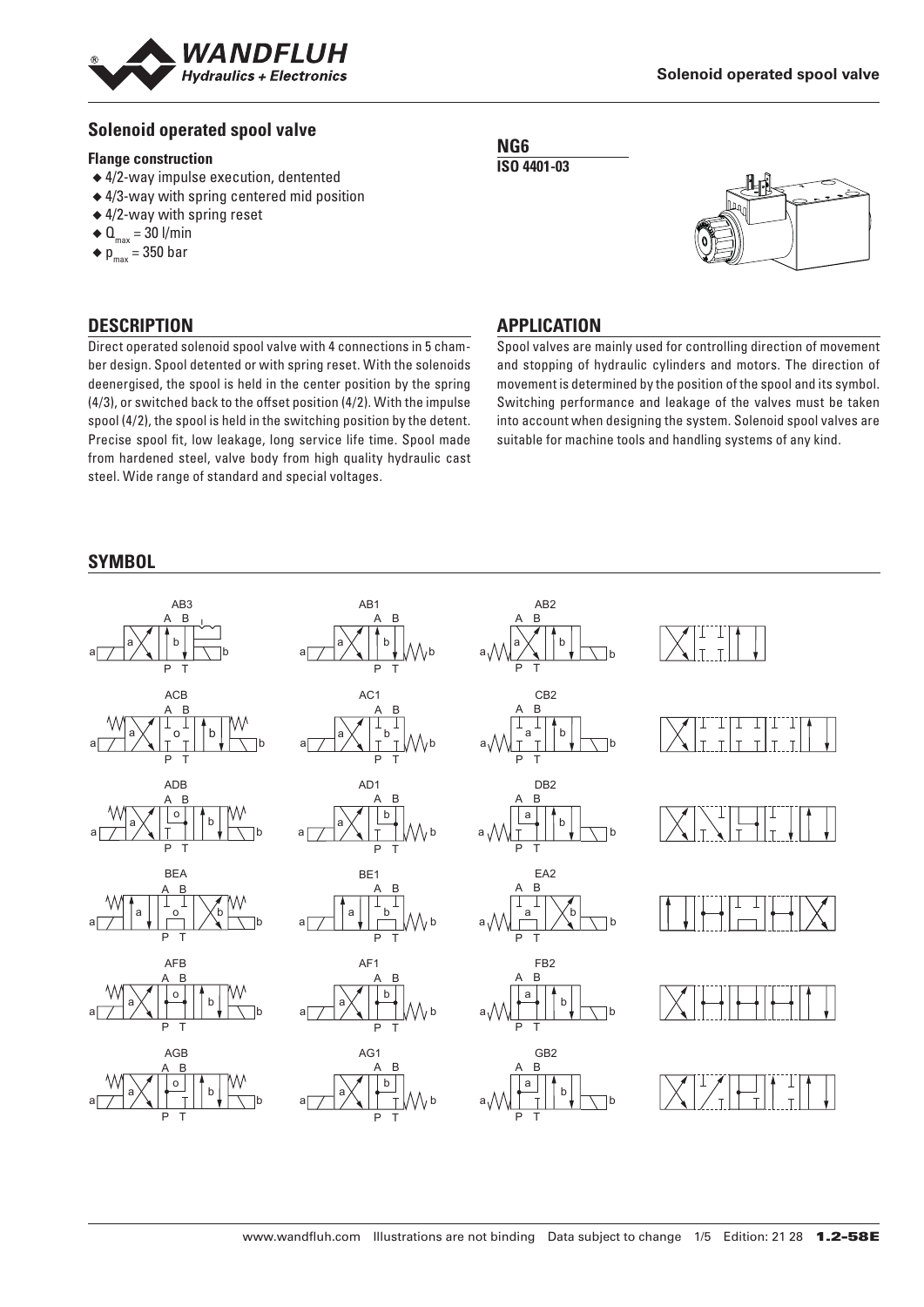

## **TYPE CODE**

|                                             | <b>WD</b>                                                                                                                   | F A06 -                            |                                                                  |  |  | Z546 # |  |
|---------------------------------------------|-----------------------------------------------------------------------------------------------------------------------------|------------------------------------|------------------------------------------------------------------|--|--|--------|--|
| Spool valve, direct operated                |                                                                                                                             |                                    |                                                                  |  |  |        |  |
| Slip-on coil Economy<br>Slip-on coil Medium | E.<br>$\overline{\mathsf{M}}$                                                                                               |                                    |                                                                  |  |  |        |  |
| Flange construction                         |                                                                                                                             |                                    |                                                                  |  |  |        |  |
| International standard interface ISO, NG6   |                                                                                                                             |                                    |                                                                  |  |  |        |  |
| Designation of symbols acc. to table        |                                                                                                                             |                                    |                                                                  |  |  |        |  |
| Spool specification                         | Standard<br>$\frac{1}{x}$<br>Low Leakage                                                                                    |                                    |                                                                  |  |  |        |  |
| Nominal voltage $U_{N}$                     | G12<br>12 VDC<br><b>115 VAC</b><br>G24<br><b>24 VDC</b><br>230 VAC<br>X5<br>without coil                                    | R115<br>R <sub>230</sub>           |                                                                  |  |  |        |  |
| Slip-on coil                                | Metal housing round with one-sided collar<br>Metal housing square with one-sided collar                                     | ٧<br>$\overline{N}$                | (only G12 and G24)                                               |  |  |        |  |
| <b>Connection execution</b>                 | Connector socket EN 175301-803 / ISO 4400<br><b>Connector socket AMP Junior-Timer</b><br><b>Connector Deutsch DT04 - 2P</b> | D<br>$\overline{\mathsf{J}}$<br>G  | (only for $U_{N} \leq 75$ VDC)<br>(only for $U_{N} \leq 75$ VDC) |  |  |        |  |
| Sealing material                            | <b>NBR</b><br>FKM (Viton)                                                                                                   | D1                                 |                                                                  |  |  |        |  |
| Manual override                             | integrated<br>push-button<br>spindle                                                                                        | HF <sub>1</sub><br>H <sub>S1</sub> |                                                                  |  |  |        |  |
| Execution                                   |                                                                                                                             |                                    |                                                                  |  |  |        |  |
| Design index (subject to change)            |                                                                                                                             |                                    |                                                                  |  |  |        |  |

1.2.-58

## **GENERAL SPECIFICATIONS**

| Designation         | $4/2$ -, $4/3$ -spool valve                                                                                                  |
|---------------------|------------------------------------------------------------------------------------------------------------------------------|
| Construction        | Direct operated                                                                                                              |
| Mounting            | Flange construction                                                                                                          |
| Nominal size        | NG6 according to ISO 4401-03                                                                                                 |
| Actuation           | Switching solenoid                                                                                                           |
| Ambient temperature | $-25+70$ °C<br>if $> +50$ °C, then no undervoltage is<br>admissible                                                          |
| Weight              | 1,10 kg (1 solenoid Economy)<br>1,16 kg (1 solenoid Medium)<br>1,35 kg (2 solenoids Economy)<br>1,47 kg (2 solenoids Medium) |
|                     | 150 years                                                                                                                    |

## **ACTUATION**

| Actuation  | Switching solenoid, wet pin push type,<br>pressure tight                                                                                          |
|------------|---------------------------------------------------------------------------------------------------------------------------------------------------|
| Execution  | Economy: V.E37 / 19 x 40 (Data sheet<br>$1.1 - 168$<br>Medium: V.E37 / 19 x 50 (Data sheet<br>$1.1 - 168$<br>N.S35 / 19 x 50 (Data sheet 1.1-175) |
| Connection | Connector socket EN 175301 - 803<br>Connector socket AMP Junior-Timer<br>Connector Deutsch DT04 - 2P                                              |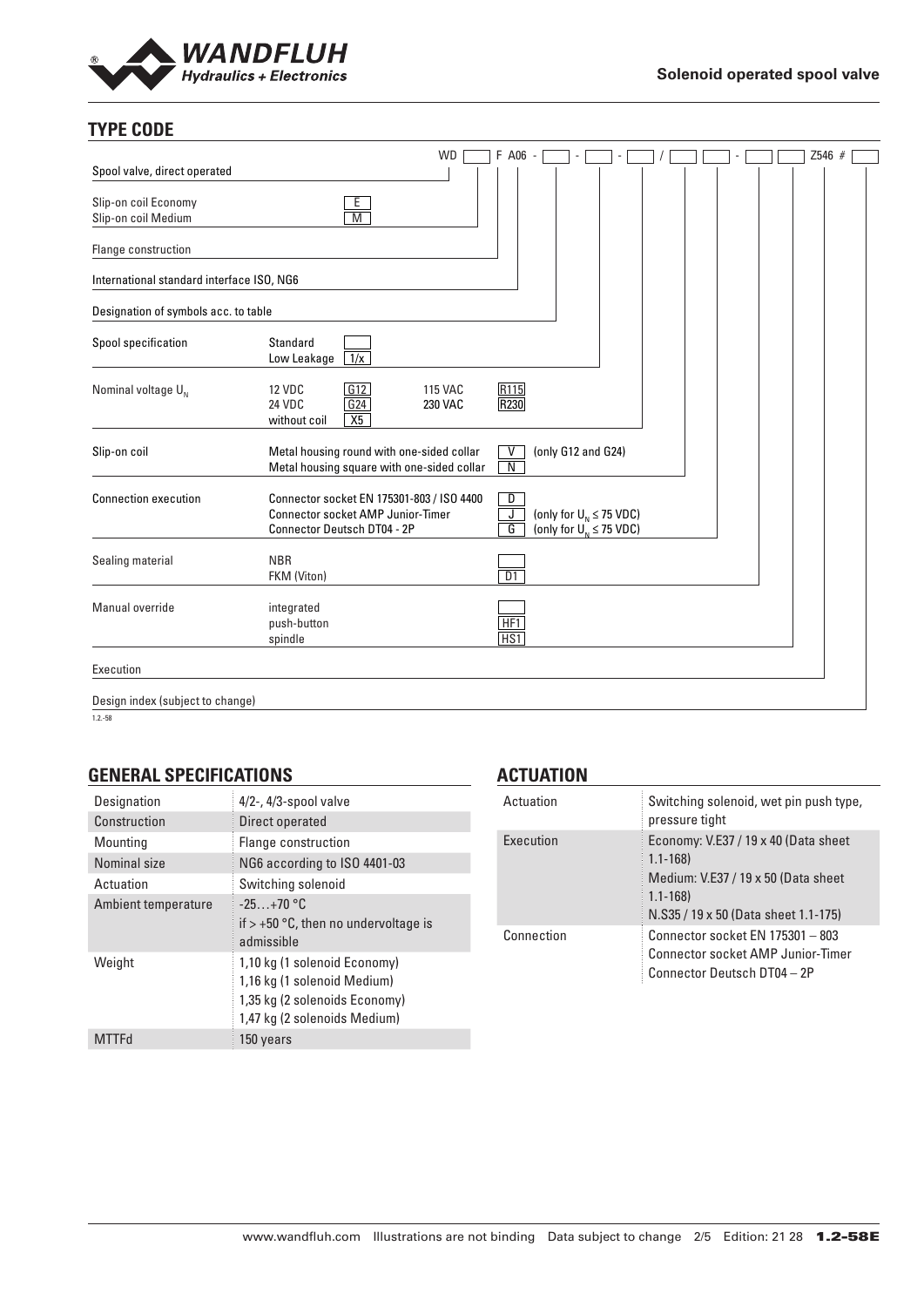

## **ELECTRICAL SPECIFICATIONS**

| Protection class            | Connection execution D: IP65<br>Connection execution J: IP66<br>Connection execution G: IP67 and IP69K |
|-----------------------------|--------------------------------------------------------------------------------------------------------|
| Relative duty factor        | 100 % DF                                                                                               |
| Switching frequency         | 15'000 / h                                                                                             |
| Service life time           | 10 <sup>7</sup> (number of switching cycles,<br>theoretically)                                         |
| Voltage tolerance           | $\pm$ 10 % with regard to nominal voltage                                                              |
| Standard nominal<br>voltage | 12 VDC, 24VDC, 115 VAC, 230 VAC<br>$AC = 50$ to 60 Hz, rectifier integrated in<br>the connector socket |

**Note!** Other electrical specifications see data sheet 1.1-168 (slip-on coil V) and 1.1-175 (slip-on coil N)

## **SURFACE TREATMENT**

- ◆ The valve body is painted with a two component paint
- ◆ The armature tube, the slip-on coil and the plug screw are zinc-nickel coated

# **PERFORMANCE SPECIFICATIONS**

Oil viscosity  $v = 30$  mm<sup>2</sup>/s





## **HYDRAULIC SPECIFICATIONS**

| Working pressure    | $p_{max}$ = 350 bar ( $P_{T}$ < 20 bar)           |
|---------------------|---------------------------------------------------|
|                     | $p_{max}$ = 315 bar ( $P_{T}$ > 20 bar)           |
| Tank pressure       | $p_{Tmax}$ = 100 bar                              |
| Maximum volume flow | $Q_{\text{max}}$ = 30 l/min, see characteristics  |
| Leakage oil         | See characteristics                               |
| Fluid               | Mineral oil, other fluid on request               |
| Viscosity range     | 12 mm <sup>2</sup> /s320 mm <sup>2</sup> /s       |
| Temperature range   | $-25+70$ °C (NBR)                                 |
| fluid               | $-20+70$ °C (FKM)                                 |
| Contamination       | Class 20 / 18 / 14                                |
| efficiency          |                                                   |
| <b>Filtration</b>   | Required filtration grade $\beta$ 1016 $\geq$ 75, |
|                     | see data sheet 1.0-50                             |

## **SEALING MATERIAL**

NBR or FKM (Viton) as standard, choice in the type code

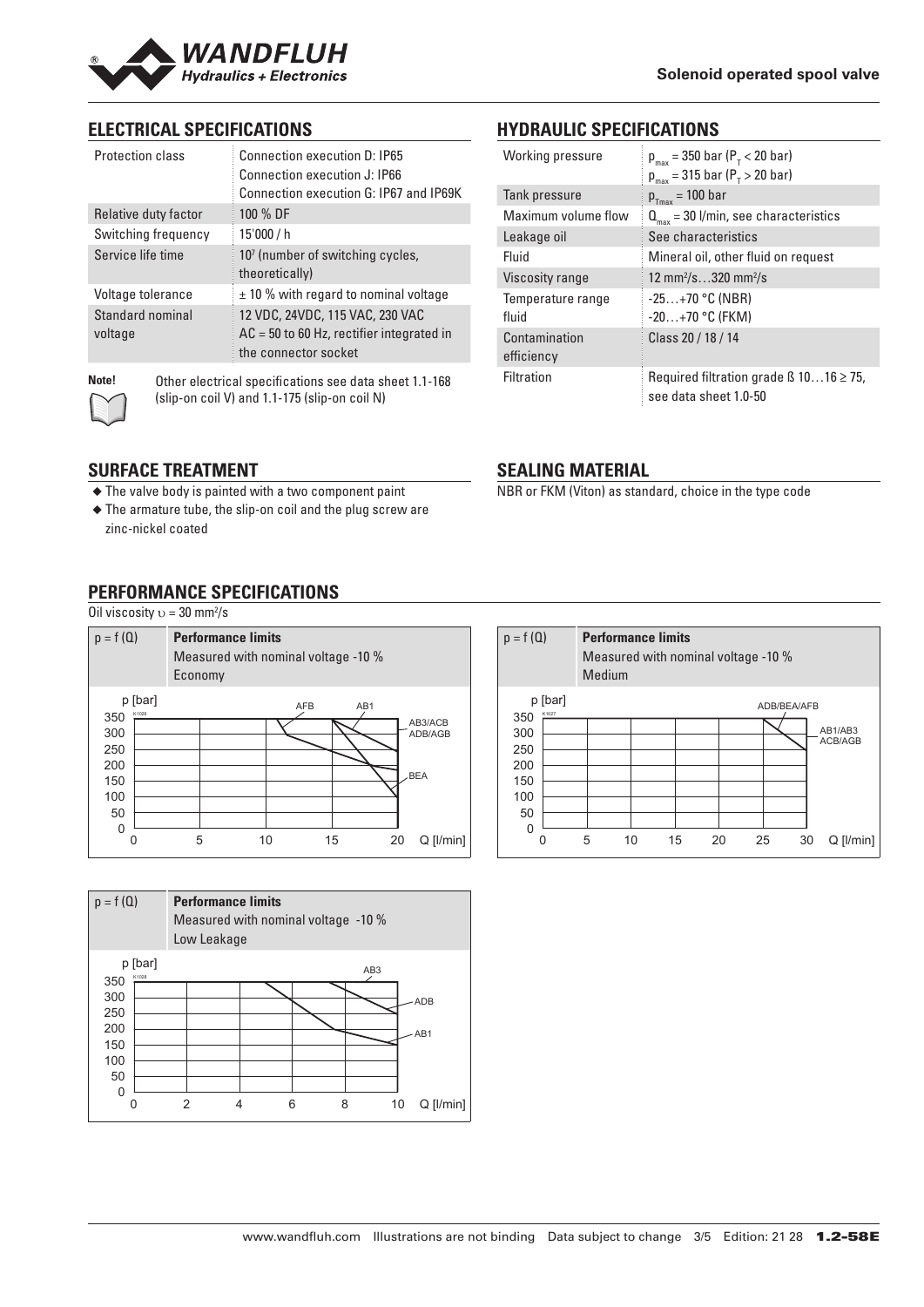

# **PERFORMANCE SPECIFICATIONS**

Oil viscosity  $v = 30$  mm<sup>2</sup>/s



| $\Delta p = f(Q)$         | Low Leakage |   | Pressure drop volume flow characteristics |                |                 |
|---------------------------|-------------|---|-------------------------------------------|----------------|-----------------|
| p [bar]<br>K1122_neu<br>5 |             |   |                                           | $\overline{2}$ |                 |
| 2.5                       |             |   |                                           |                |                 |
| 0                         |             | հ | 8                                         | 10             | $Q$ [ $l/min$ ] |

| $Q_{1} = f(Q)$                                                                                       |                  | Leakage volume flow characteristics<br>per control edge<br>Economy/Medium |                       |  |  |  |
|------------------------------------------------------------------------------------------------------|------------------|---------------------------------------------------------------------------|-----------------------|--|--|--|
| $Q$ [cm <sup>3</sup> /min]<br>K1031<br>40<br>35<br>30<br>25<br>20<br>15<br>10<br>5<br>$\overline{0}$ |                  |                                                                           |                       |  |  |  |
|                                                                                                      | 150<br>100<br>50 | 250<br>200                                                                | 300<br>350<br>p [bar] |  |  |  |

|                 | Volume flow direction |                |         |         |         |
|-----------------|-----------------------|----------------|---------|---------|---------|
| Symbol          | $P - A$               | $P - B$        | $P - T$ | $A - T$ | $B - T$ |
| AB1             | 2                     | 2              |         |         |         |
| AB <sub>3</sub> | $\mathfrak{p}$        | $\overline{2}$ |         |         |         |
| ACB             | 2                     | $\mathfrak{p}$ |         |         |         |
| ADB             | $\overline{2}$        | $\mathfrak{p}$ |         |         |         |
| <b>BEA</b>      |                       |                | 4       |         |         |
| <b>AFB</b>      |                       |                | 3       |         |         |
| AGB             |                       |                |         |         |         |

|                 | Volume flow direction |         |         |       |         |
|-----------------|-----------------------|---------|---------|-------|---------|
| Symbol          | $P - A$               | $P - B$ | $P - T$ | A - T | $B - T$ |
| AB1             |                       |         |         |       |         |
| AB <sub>3</sub> |                       |         |         |       |         |
| ADB             |                       |         |         |       |         |



## **STANDARDS**

| Mounting interface              | ISO 4401-03         |
|---------------------------------|---------------------|
| Solenoids                       | <b>DIN VDE 0580</b> |
| <b>Connection execution D</b>   | EN $175301 - 803$   |
| <b>Protection class</b>         | EN 60 529           |
| <b>Contamination efficiency</b> | ISO 4406            |
|                                 |                     |

## **INSTALLATION NOTES**

| Mounting type     |                                                                                           | Flange mounting<br>4 fixing holes for<br>socket head screws M5 x 45                          |  |
|-------------------|-------------------------------------------------------------------------------------------|----------------------------------------------------------------------------------------------|--|
| Mounting position |                                                                                           | Any, preferably horizontal                                                                   |  |
| Tightening torque |                                                                                           | Fixing screws $M_p = 5.2$ Nm (screw<br>quality 8.8, zinc coated)<br>$M_n = 5$ Nm knurled nut |  |
| Note!             | The length of the fixing screw depends on the base<br>material of the connection element. |                                                                                              |  |

 $\sum$